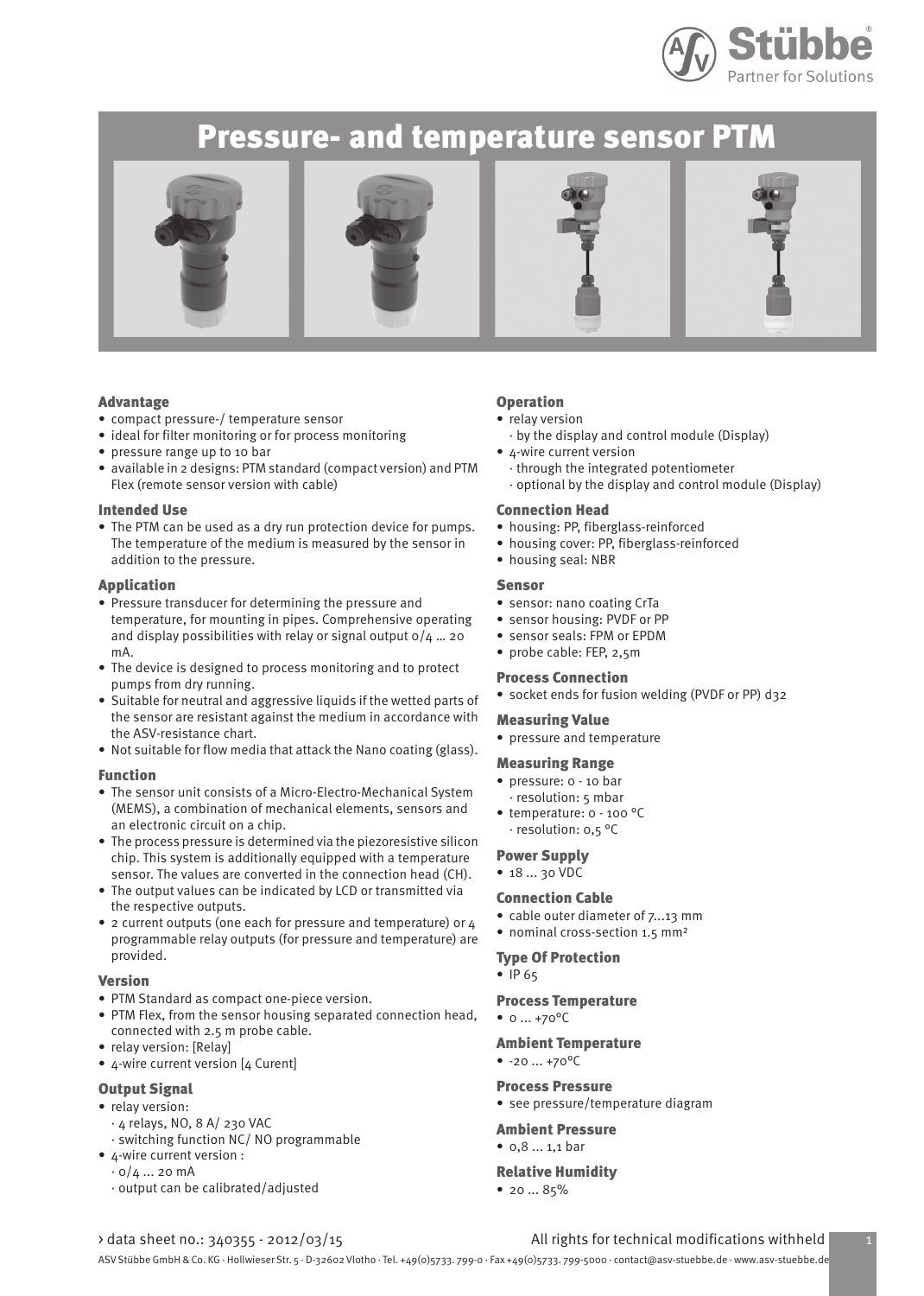

# Mounting Position

• vertical or horizontal

### Accessories

• Display and control module language: DE, EN, FR, ES, IT: Ident-No.: 140561 language:DE, EN, RUS: Ident-No.: 142314

# Display And Control Module (Display)

- housing: ABS
- housing cover: PA, transparent
- display: illuminated LC-Display
- operating: via 4 function keys
- front film: polyester
- the display is necessary for setting the relay version
- parameter settings can be saved and copied onto other sensors • after setting the unit the display can be removed from the sensor
	- housing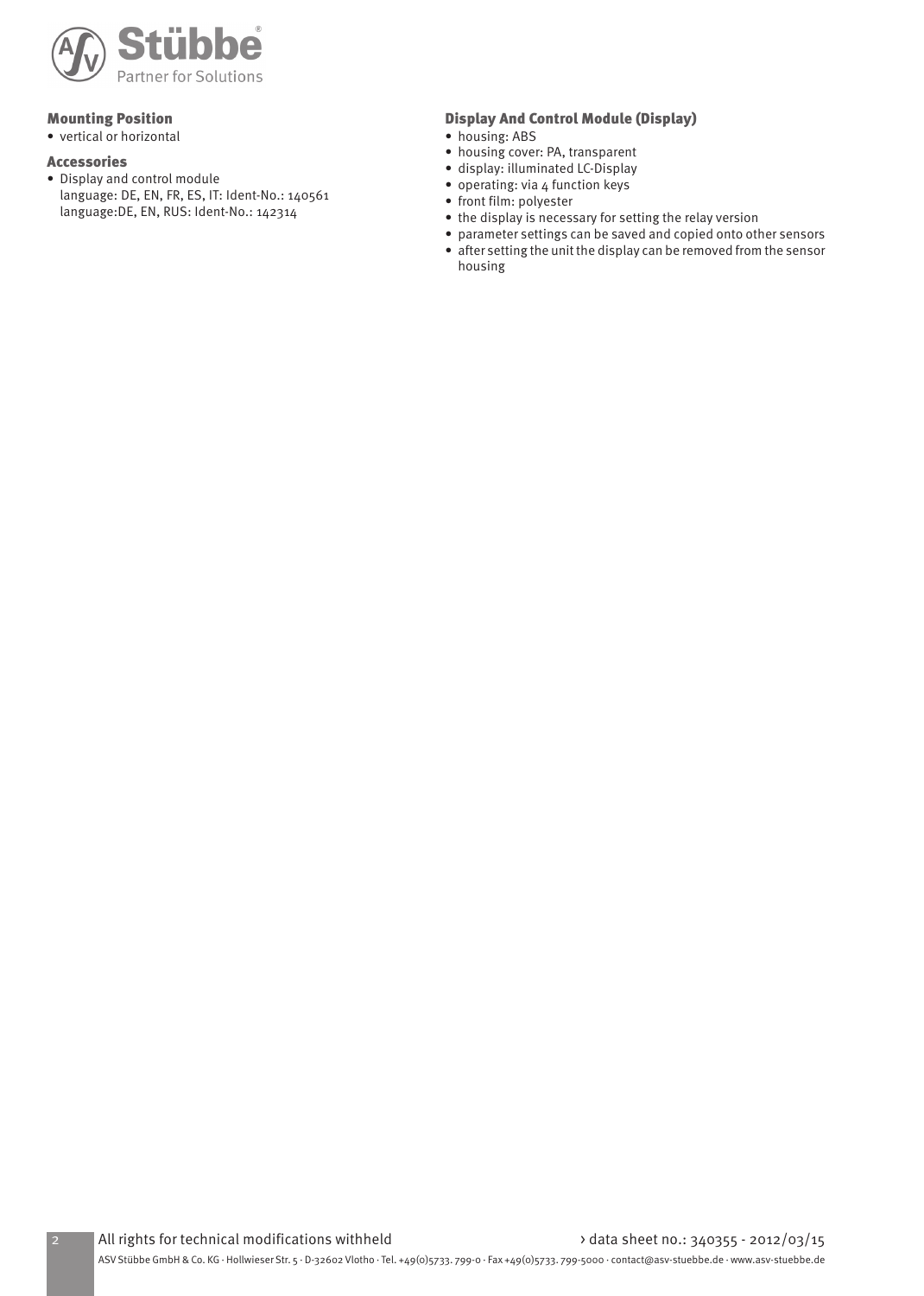

## Pressure/temperature diagram



 $P =$  operating pressure

 $T = temperature$ 

The pressure/temperature limits are applicable for the stated nominal pressures and a computed operating life factor of 25 years. These are standard values for harmless media (DIN 2403), to which the valve material is resistant.

For other media please refer to the ASV resistance guide.

The durability of wear parts depends on the operating conditions of the application.

For temperatures below 0°C (PP < +10°C) please specify the precise operating conditions of the application.

The rated pressure depends on the valve size and material. For the corresponding rated pressure value of the valve, please refer to the »Order table«.

## Display and control module



the display is necessary for setting the relay version

# PTM Standard



- $1 =$  connection housing cover
- 2 = connection housing
- $3$  = probe housing
- 4 = process connection

### PTM Flex



- 2 = connection head
- $3$  = sensor housing
- 4 = process connection
- 5 = probe cable
- $6 =$  mounting kit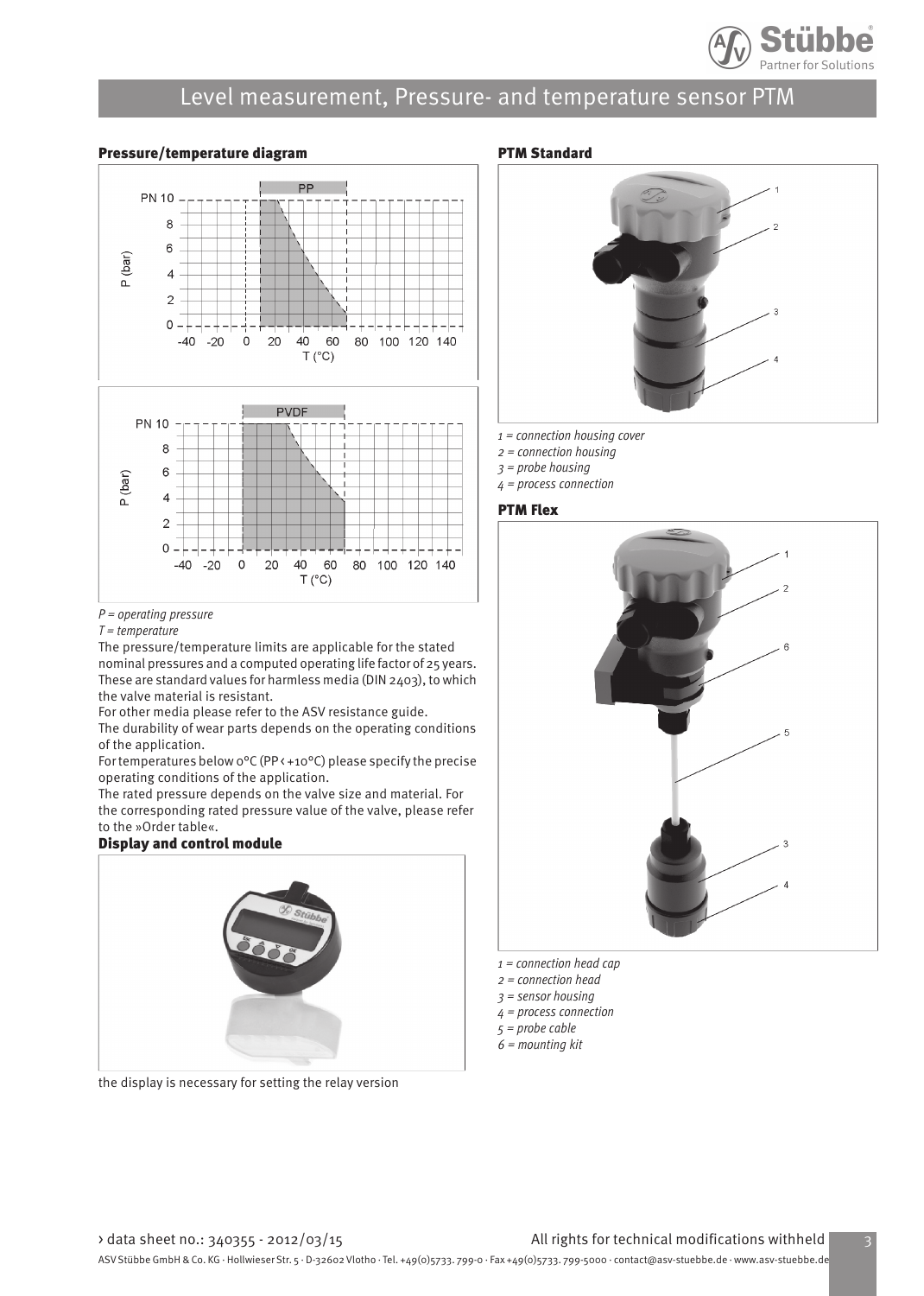

# Wiring diagram, relay version



- $1 =$  Voltage supply  $(+)$
- $2 =$  Voltage supply  $\left(\cdot\right)$
- $3 =$  Relay 1 (NO)
- $4$  = Relay 1 (COM)
- 5 = Relay 2 (NO)
- $6 =$  Relay  $3 (NO)$
- $7 =$  Relay  $4$  (NO)  $8 =$  Relay 2-4 (COM)
- $9 = LED$  relay 1
- $10$  = LED relay 2
- $11$  = LED relay 3
- $12$  = LED relay  $4$
- 13 = Display and control modul plug connector

# Wiring diagram, 4-wire current version



- $1 =$  voltage supply  $(+)$
- $2 =$  voltage supply  $(\cdot)$
- $3$  = current output (+) pressure
- $4$  = current output (-) pressure
- $5$  = current output (+) temperature
- $6$  = current output (-) temperature
- 7 = potentiometer for minimum pressure balance
- $8$  = potentiometer for maximum pressure balance
- 9 = potentiometer for minimum temperatur balance
- 10 = potentiometer for maximum temperatur balance
- 11 = Display and control module plug connector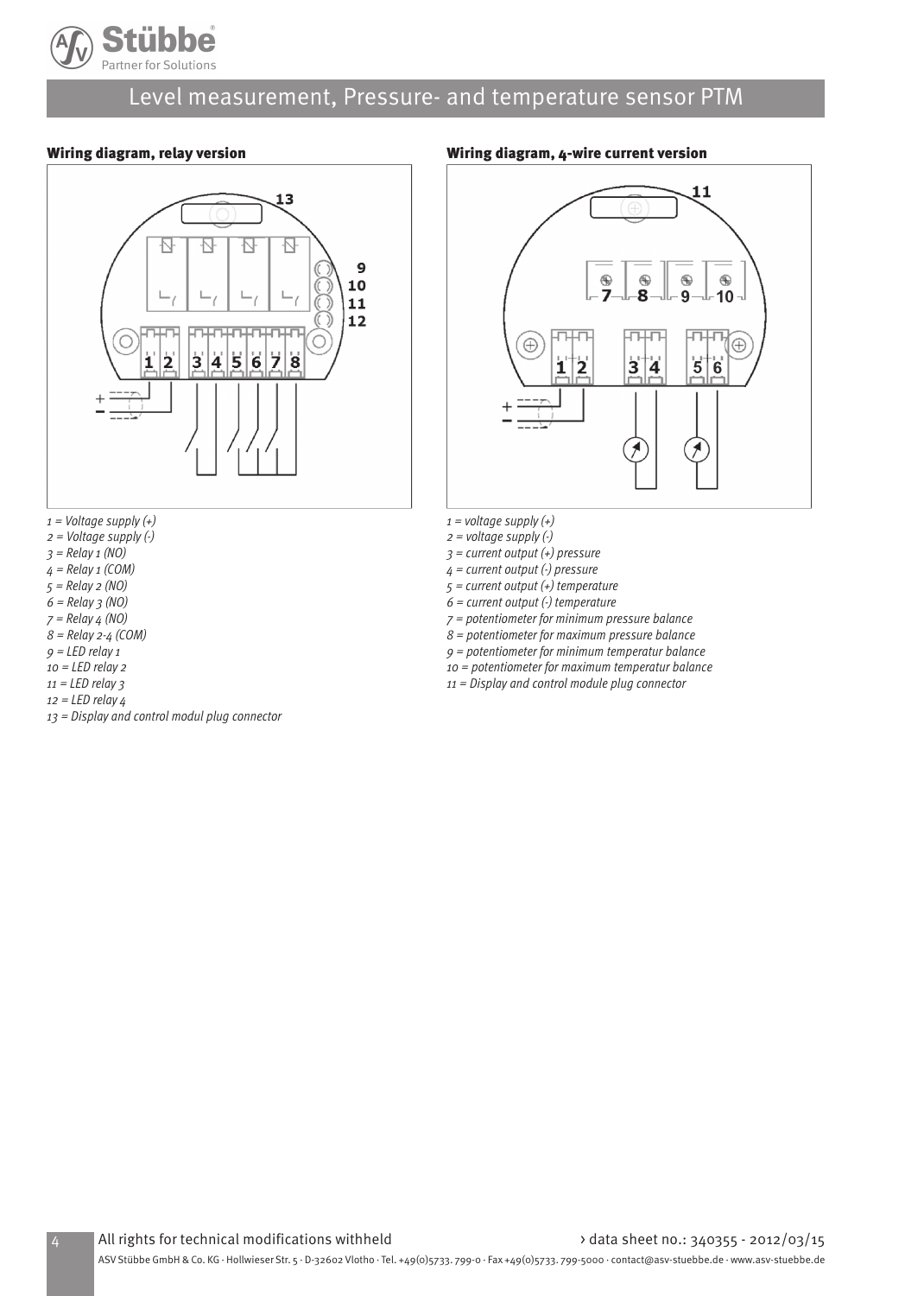



| <b>body PP</b>     |                     |           |           |          |  |  |
|--------------------|---------------------|-----------|-----------|----------|--|--|
|                    |                     |           |           |          |  |  |
| size               | pressure range(bar) |           | $0 - 10$  | $0 - 10$ |  |  |
| pressure range     | d(mm)               |           | 32        | 32       |  |  |
|                    | DN(mm)              |           | 25        | 25       |  |  |
|                    | version             |           | 4 Current | Relay    |  |  |
|                    |                     |           |           |          |  |  |
| Connection         | sealing             | ident No. |           |          |  |  |
|                    |                     |           |           |          |  |  |
| PTM Flex, PP       | <b>EPDM</b>         |           | 141930    | 141928   |  |  |
| socket end DIN ISO | FPM                 |           | 141934    | 141933   |  |  |
| PTM Standard, PP   | <b>EPDM</b>         |           | 140557    | 140559   |  |  |
| socket end DIN ISO |                     |           |           |          |  |  |
|                    |                     |           |           |          |  |  |
| body PVDF          |                     |           |           |          |  |  |
|                    |                     |           |           |          |  |  |
| size               | pressure range(bar) |           | $0 - 10$  | $0 - 10$ |  |  |
| pressure range     | d(mm)               |           | 32        | 32       |  |  |
|                    | DN(mm)              |           | 25        | 25       |  |  |
|                    | version             |           | 4 Current | Relay    |  |  |
|                    |                     |           |           |          |  |  |
| Connection         | sealing             | ident No. |           |          |  |  |
|                    |                     |           |           |          |  |  |

PTM Flex, PVDF FPM FPM FREE FOR THE FEW SERVICES IN THE SERVICE SERVICES IN THE SERVICE SERVICE SERVICES IN THE SERVICE SERVICES IN THE SERVICE SERVICES IN THE SERVICE SERVICES IN THE SERVICE SERVICE SERVICES IN THE SERVIC

PTM Standard, PVDF FPM 140555

socket end DIN ISO

socket end DIN ISO